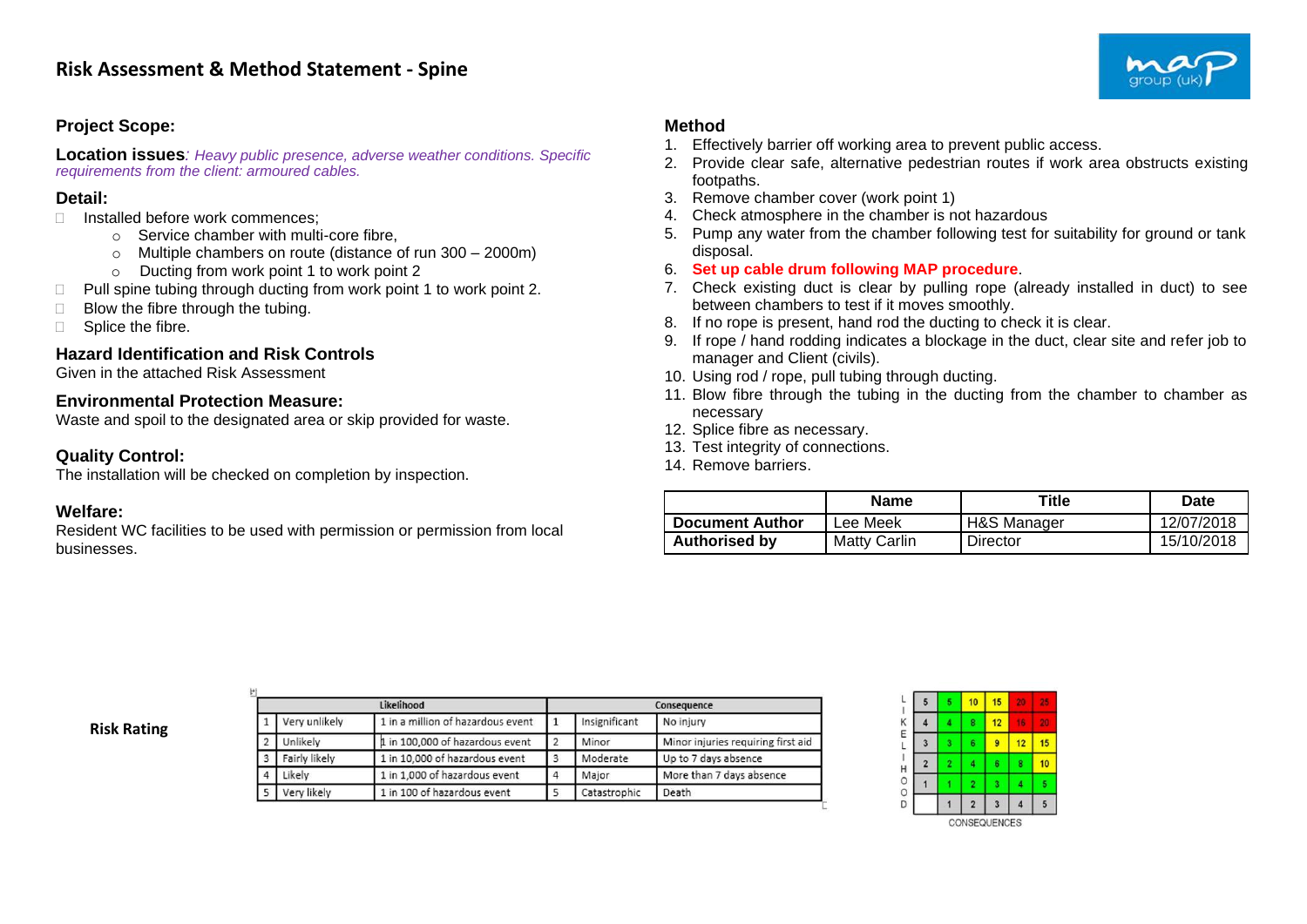| $\circ$ | <b>Location / Activity</b><br><b>Hazard</b>                                                           |                                 | Who might be harmed,<br>The Hazardous Event                                                                     |                            | <b>Controls</b>                                                                                                                                                                                                                                                               |                | <b>Risk Rating</b> |                |
|---------|-------------------------------------------------------------------------------------------------------|---------------------------------|-----------------------------------------------------------------------------------------------------------------|----------------------------|-------------------------------------------------------------------------------------------------------------------------------------------------------------------------------------------------------------------------------------------------------------------------------|----------------|--------------------|----------------|
|         |                                                                                                       |                                 | <b>The Consequences</b>                                                                                         |                            |                                                                                                                                                                                                                                                                               |                | $\mathsf{C}$       | R              |
|         |                                                                                                       |                                 |                                                                                                                 |                            |                                                                                                                                                                                                                                                                               |                |                    |                |
| $\circ$ | Road outside premises $\triangleright$<br>/ removing equipment<br>from van / trailer.<br>Road Traffic | l ❖                             | Technician<br>Impact from passing vehicle<br>Catastrophic                                                       | 2.<br>3.                   | Van to be parked with side door accessing cargo area adjacent to the pavement.<br>Vehicle / Trailer to be coned off before accessing equipment.<br>Hi-Viz to be worn at all times.                                                                                            | 1              | 5                  |                |
| $\circ$ | Carrying equipment /<br>tool.<br>Manual handling                                                      | $\blacktriangleright$           | Technician,<br>Inappropriate manual handling<br>Major musculoskeletal injury                                    | 1.<br>2.<br>3.             | Manual handling training in induction.<br>Manual Handling TBT sent out approximately once per year.<br>Regular refresher training at 3 yearly intervals.                                                                                                                      | $\mathbf{2}$   | $\overline{a}$     | 8              |
| $\circ$ | Accessing / working<br>on underground<br>services<br>Electricity                                      | $\blacktriangleright$<br>❖      | Technician,<br>Contact with live conductors<br>Catastrophic                                                     | 1.                         | Insulated tools                                                                                                                                                                                                                                                               | $\mathbf{1}$   | 5                  |                |
| $\circ$ | Accessing / working<br>on underground<br>services<br>Gas                                              | $\blacktriangleright$<br>❖<br>❖ | Technician<br>Explosive atmosphere<br>Oxygen deficient atmosphere<br>Catastrophic                               | 1.<br>2.<br>3.             | Calibrated GDU provided.<br>Gas testing/GDU usage training provided in induction and at regular intervals.<br>Utility provider phone number supplied to technician.                                                                                                           | $\overline{2}$ | 5                  | 10             |
| $\circ$ | Accessing / working<br>on underground<br>services<br><b>Needles</b>                                   | $\blacktriangleright$<br>❖      | Technician<br>Infection<br>Major illness                                                                        | 1.<br>2.<br>3.             | Technician training when needles are present in induction.<br>Sharps hotline number given to technician in induction and at regular intervals via<br>TBT.<br>Regular refresher training on lifting pits and pulling cables Inc. not putting hand<br>where they cannot be seen | $\overline{2}$ | $\overline{a}$     |                |
| $\circ$ | Accessing / working<br>on underground<br>services<br>Venomous insects                                 | $\blacktriangleright$<br>❖      | Technician,<br>Bitten by venomous insect<br>Minor injury                                                        | 1.<br>2.                   | Training involving: Leave undisturbed, take picture, seeking medical advice.<br>Refresher training                                                                                                                                                                            | $\mathbf{1}$   | $\overline{2}$     | $\overline{2}$ |
| $\circ$ | Accessing / working<br>on underground<br>services<br>Open pit                                         | $\blacktriangleright$<br>❖      | Technician / members of the public,<br>Falling into the pit<br>Major injury                                     | 1.<br>2.<br>3.<br>4.       | Training on opening pits.<br>Gate guards provided.<br>Sand Bags for windy conditions.<br>Refresher training at regular intervals.                                                                                                                                             | $\mathbf{2}$   | 5                  | 10             |
| $\circ$ | Accessing / working<br>on underground<br>services<br>Silted pit                                       | $\blacktriangleright$<br>❖      | Technician<br>Infection<br>Major illness                                                                        | 1.<br>2.<br>3.             | Advised to not do the job and send back to manager for civils.<br>Make it part of the induction.<br>Ensure all technicians know the process                                                                                                                                   | $\mathbf 1$    | 4                  |                |
| $\circ$ | Accessing / working<br>on underground<br>services<br>Lifting pit cover                                | $\blacktriangleright$<br>❖      | Technician,<br>Inappropriate manual handling<br>Major musculoskeletal injury<br>Major crush injury, foot / hand | 1.<br>2.<br>3.<br>4.<br>5. | Manual Handling training in induction.<br>Correct pit lifters/associated equipment provided.<br>PPE/Steel Toe Capped boots provided.<br>On site manual handling training.<br>Regular Refresher training at 3 yearly intervals                                                 | $\overline{2}$ | 4                  |                |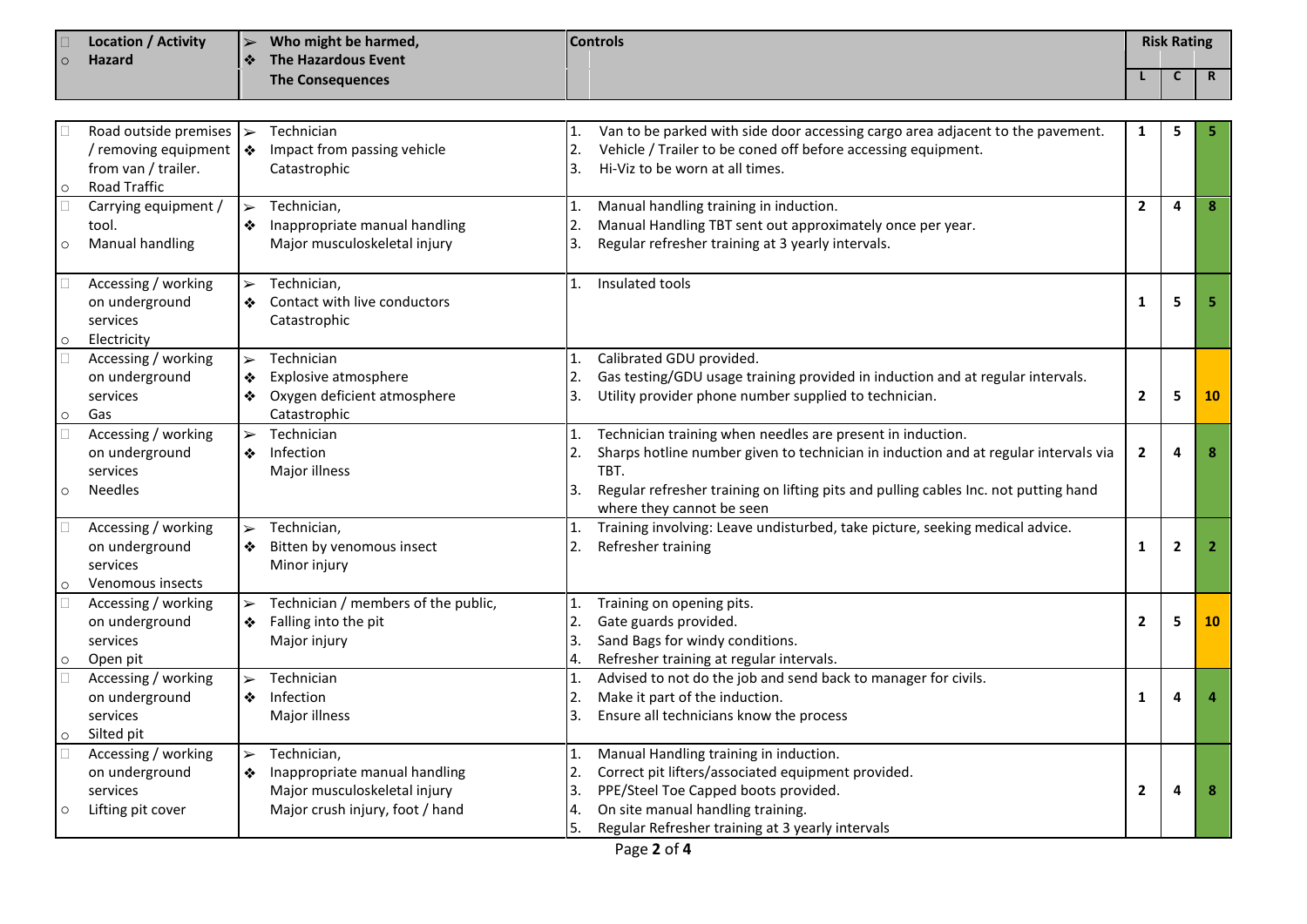| $\Omega$           | <b>Location / Activity</b><br><b>Hazard</b>                                              | Who might be harmed,<br>$\blacktriangleright$<br>The Hazardous Event<br>❖    |                                                                                                                   | <b>Controls</b>                              |                                                                                                                                                                                                                                                                                                                                                      |                         | <b>Risk Rating</b>      |                 |  |
|--------------------|------------------------------------------------------------------------------------------|------------------------------------------------------------------------------|-------------------------------------------------------------------------------------------------------------------|----------------------------------------------|------------------------------------------------------------------------------------------------------------------------------------------------------------------------------------------------------------------------------------------------------------------------------------------------------------------------------------------------------|-------------------------|-------------------------|-----------------|--|
|                    |                                                                                          |                                                                              | <b>The Consequences</b>                                                                                           |                                              |                                                                                                                                                                                                                                                                                                                                                      |                         | C                       | $\mathbf R$     |  |
|                    |                                                                                          |                                                                              |                                                                                                                   |                                              |                                                                                                                                                                                                                                                                                                                                                      |                         |                         |                 |  |
| $\circ$            | Accessing / working<br>on underground<br>services<br>Cable<br>Setting up cable drum      | $\blacktriangleright$<br>$\blacktriangleright$<br>❖<br>$\blacktriangleright$ | Technician<br>members of the public,<br>Trip over cable<br>Major injury<br>Technician                             | $\mathbf{1}$ .<br>2.<br>3.<br>$\mathbf{1}$ . | Keeping cable within working area.<br>Gate guards provided<br>Regular Refresher training at 3 yearly intervals.<br>Specific Manual handling training                                                                                                                                                                                                 | $\mathbf{2}$            | 4                       | 8               |  |
| $\circ$            | /pulling cables or<br>ducting outside<br>Manual handling                                 | ❖                                                                            | Inappropriate manual handling<br>Major musculoskeletal injury                                                     | 2.<br>l3.                                    | Regular refresher training at 3 yearly intervals.<br>Trailer usage to hold the cable drum                                                                                                                                                                                                                                                            | 3                       | 4                       | 12 <sup>°</sup> |  |
| $\circ$            | Use of air compressor<br><b>Noise</b>                                                    | $\blacktriangleright$                                                        | Technician<br>Excessive exposure<br>Industrial noise induced deafness                                             | 1.<br>2.<br>l3.                              | Compressor used for short duration.<br>Compressor not sited immediately adjacent to the working area<br>Use of hearing protection                                                                                                                                                                                                                    | $\overline{2}$          | 3                       | 6               |  |
| $\circ$            | Accessing / Working<br>on underground<br>services<br>Rats / Vermin                       | $\blacktriangleright$<br>$\blacktriangleright$<br>$\blacktriangleright$      | Technician<br>Infection<br>Major Illness                                                                          | 1.<br>2.<br>3.                               | Weils disease awareness training included in induction<br>Weils disease card issued, to be carried at all times<br>TBT on diseases to be given at regular intervals                                                                                                                                                                                  | $\mathbf{1}$            | 5                       | 5               |  |
| $\circ$            | Use of air compressor<br>Fuel                                                            | $\blacktriangleright$<br>❖<br>❖                                              | Technician<br>Contact with fuel<br>Fire / Explosion<br><b>Dermatitis</b><br>Catastrophic injury                   | 4.<br>l5.                                    | Reserve fuel stored securely in sealed containers<br>Reserve fuel containers fitted appropriate nozzle for filling compressor<br>(minimizing splash and spill                                                                                                                                                                                        | $\mathbf{2}$            | $\overline{\mathbf{3}}$ | 6               |  |
|                    |                                                                                          |                                                                              |                                                                                                                   |                                              |                                                                                                                                                                                                                                                                                                                                                      | 1                       | 5                       | 5               |  |
| $\circ$<br>$\circ$ | Underground chamber<br>/ Confined space<br>working<br>Gas<br>Unsecure chamber<br>ladders | ∣≻<br>❖<br>❖                                                                 | Technician<br>Explosive / oxygen deficient atmosphere<br>Falls from height<br>Catastrophic<br>Catastrophic injury | 1.<br>2.<br>ΙЗ.<br>4.<br>5.<br>6.            | Medium/high risk confined space training<br>Refresher confined space training every 2 years<br>Correct confined space equipment available (tripod, winch, harness, escape set)<br>Calibrated GDU provided<br>Gas testing/GDU usage training provided in induction and at regular intervals.<br>Utility provider phone number supplied to technician. | $\overline{2}$          | 5                       | 10              |  |
|                    |                                                                                          |                                                                              |                                                                                                                   |                                              |                                                                                                                                                                                                                                                                                                                                                      | $\overline{\mathbf{3}}$ | 5                       | 15              |  |